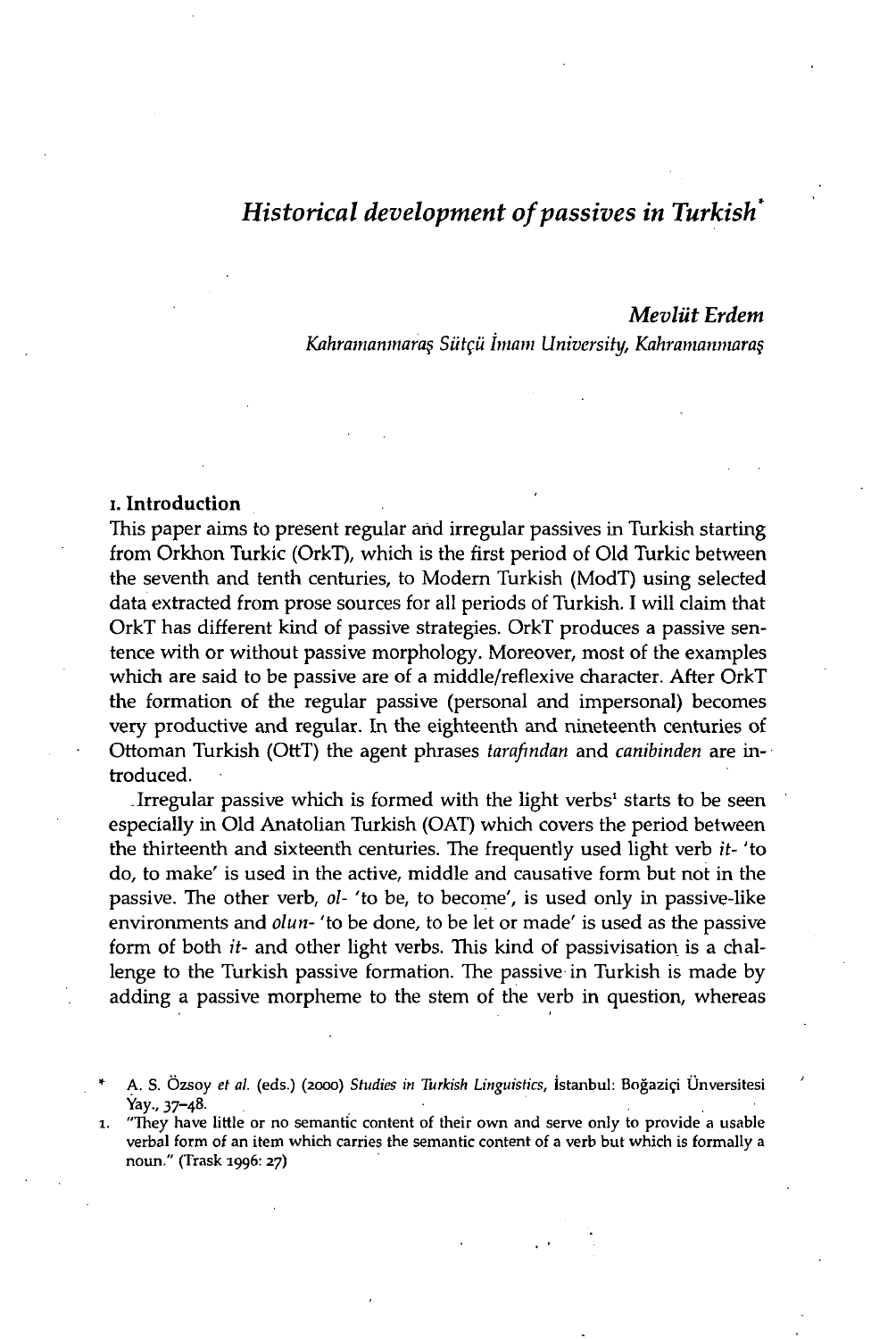## 200 *Mevlüt Érdem*

here *olun-* stands for all the light verbs in the passive. In OAT, although the verb *idil-* is not used, the derived verb *idin-* expresses middle/reflexive situations. This shows that the only derivation is reserved for the reflexive/ middle situations and not passives in OAT. Late OttT acquires the passive form of *et- (edil*-) and ModT prefers *edil-* form not *olun-.* 

The second part of the paper (n) is about the regular passives and the third part (III) deals with the irregular passives in Turkish.

#### ii. Regular passives

Kornfilt (1991: 18-20) compares the passive in Old Turkic with the ModT examples, and claims that there is no real passive in Old Turkic because of a lack of functional category projections. Here, I shall not discuss whether there were functional category projections or not, but I shall scrutinize the passive constructions in terms of their arguments and meanings. The following example is considered as passive by Tekin:

|                                       |                                                                       | $(1)$ türk                                                                          | bodun  | qan-ı-n      | bul-ma-yin             | tabyac-da |  |  |  |
|---------------------------------------|-----------------------------------------------------------------------|-------------------------------------------------------------------------------------|--------|--------------|------------------------|-----------|--|--|--|
|                                       | $\sim$ $ \sim$                                                        | <b>Turk</b>                                                                         | people | khan-35G-ACC | find-NEG-GER China-LOC |           |  |  |  |
|                                       |                                                                       | adrıl-dı                                                                            |        | ganlan-tı    |                        |           |  |  |  |
| to be separated-past have a khan-past |                                                                       |                                                                                     |        |              |                        |           |  |  |  |
|                                       | 'Without having found their khan, the Turkish people were parted from |                                                                                     |        |              |                        |           |  |  |  |
|                                       |                                                                       | the Chinese, and got themselves a khan.' (TI W2; Tekin 1968: 249, 283) <sup>2</sup> |        |              |                        |           |  |  |  |

From the example above, it is clear that this form differs from a passive structure in some respects. The action that is carried out is done by the subject *türk bodun.* This NP is the real subject of the sentence, that is the people that move from China are *Türk bodun.* The example covers the meaning of reflexive/middle<sup>3</sup> rather than passive.

However, the following example in OrkT can be interpreted as a passive statement without the passive morpheme -n-/-/-:

| (2) tinsi oylı      | ayt-ιγma | tay                                                                            |  |
|---------------------|----------|--------------------------------------------------------------------------------|--|
| I the son of Heaven | SAV-PART | mountain                                                                       |  |
|                     |          | 'the mountain which is called Son of Heaven' (TII S2, 3; Tekin 1968: 252, 289) |  |

- **2. The sources from which the examples come are provided after each example given in the article.**
- **3. In a typical reflexive/middle situation, a participant acts on himself or herself rather than on any other.**

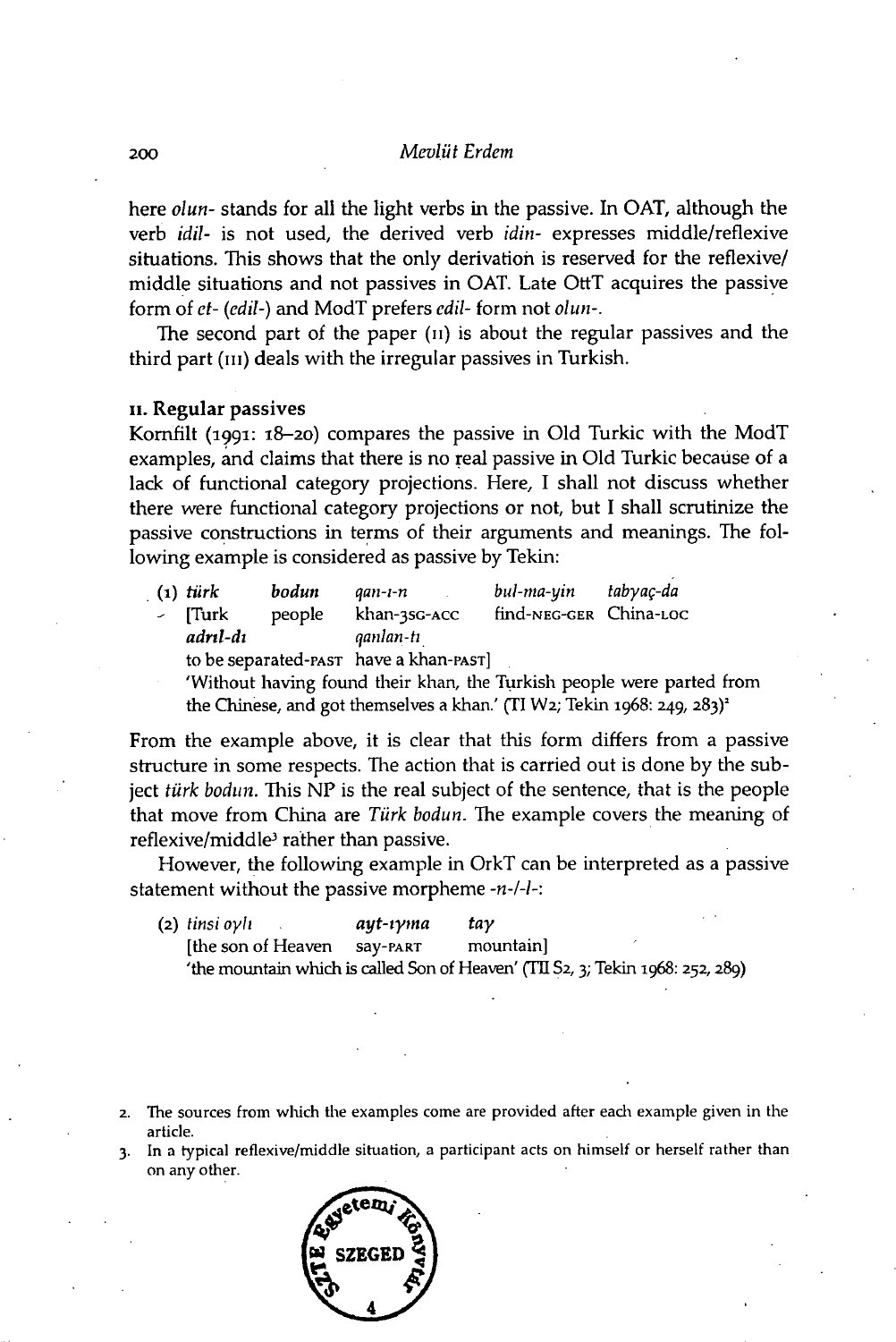In (2), the verb *ayt-iyma* does not have a passive morpheme within the verb stem although the passive meaning is necessary. 4 The word *tay* 'mountain' is a theme here.

On the other hand, the following example, which lacks an active pair, resembles a real passive. The difference between the example in (2) and (3) is that although the example above does not carry a passive morpheme, the following example carries a passive suffix *-IAn-* or simply *-n-.* 

**(3)** *y er 9 y er yainl-ip <yerqi><sup>5</sup> boyuzla-n-ti*   $[guide]$  land make a mistake-GER guide 'Since the guide had misled (us), he was slaughtered.' (TI N2; Tekin 1968: 251, 286)

Example (3) has two verbs *yamlip* and *boguzlanti (boguz-lan-ti*). Both verbs share the common subject *yerqi.* However, the word *yerqi,* is not an agent for the *boguzlanti,* but it is a theme. It can be predicted that the agent is suppressed due to the passivisation of the second predicate.

After examining the examples, it can be said that OrkT has different kind of passive strategies as in the examples in (2) and (3). Contrary to the example (3), the passive in the example (2) is formed without a passive morpheme. Apart form the example (3) above, if a morpheme is attached to the verb stem, this should be analysed as a reflexive/middle in meaning except the example in  $(3)$ . There was no agent phrase in that period.<sup>6</sup>

After OrkT, regular passivisation is observed in all periods of Turkish, (Karakhanid Turkic (KarT), OAT and OttT and of course ModT). In this regular morphological process the well-known passive suffixes are -I- and *-n-7* After OrkT, the passivisation of both transitive and intransitive verbs is possible. (4a-b) and (4c) belong to KarT (eleventh century) and OAT respectively.

(4a) *bitig oqi-n-di*  [book read-PAss-PAST] 'The book was read.' (DLT1; Dankoff  $-$  Kelly 1982: 196)

**4. In the literature, studies on passive constructions without suitable morphology are rarely encountered (Haspelmath 1990: 26).** 

- **5. Angle brackets represent the arguments of the verbs which are not present in the texts.**
- **6. Erdal (1996: 89) says that in Old Turkic the** *uza* **phrase is used in place of the** *by phrase.*  **However, my corpus of OrkT does not have sentences which contain the word** *uza.*
- **7.** The *-slk* is considered as passive morpheme such as *Anung yasut isi bilsikdi* 'His secret work **was known.' (Hacieminoglu 1996:141).**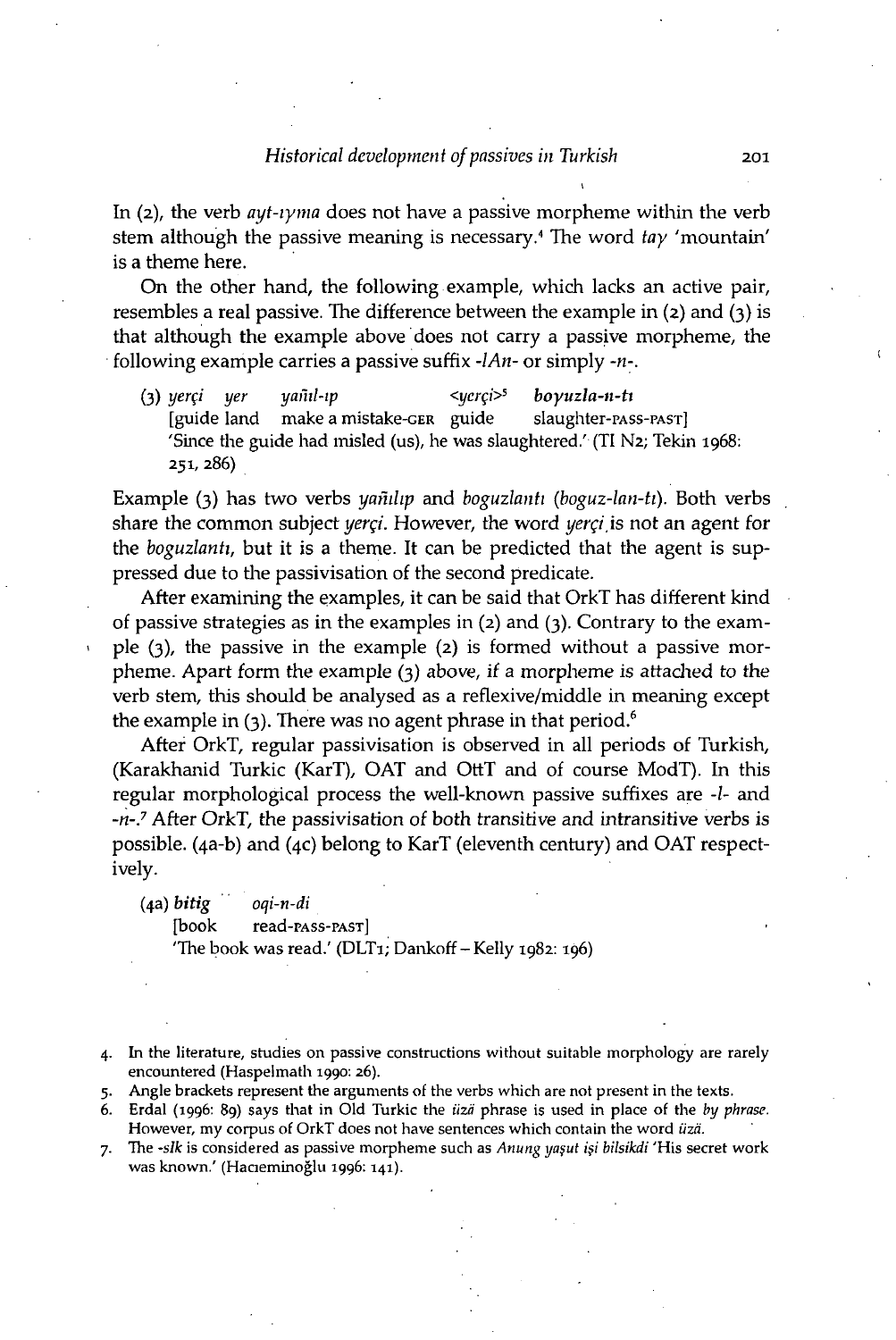#### 202 *Mevlüt Érdem*

(4b) *iiv-din* f*iq-il-di*  [home-ABL go out-PASS-PAST] 'There was a going out from the house.' (DLT2; Dankoff - Kelly 1984:30)

(4c) *padi\$ah-un kile-si qarda\$-umuz yiik-i-nde bul-un-di*  [sultan-GEN bushel-3sG sibling-1PL pack-3sG-LOC find-PASS-PAST] 'The *kite* of the sultan was found among our brother's packs.' (KE180)

The agent phrase is not encountered in the selected texts of OAT. In OttT *tarafindan* functions exactly as a *by phrase.* In addition to the *tarafindan*  phrase, there are other lexical items that function like an agent phrase. The following example illustrates the use of the *tarafindan* phrase:

(5) .. *.cumle-si-nun qahve-leri bile ban tarafindan ver-il-ir-di*  [all-3sG-GEN coffee-3PLeven khan by give-PASS-AOR-PAST] 'Even their coffee was provided by the Khan.' (EC 118-119)

One suffix which can be treated as forming a *by phrase* in OttT is the ablative *, +dAn,* as in the following example:

**(6)** *bu dahi gayet giizel qtz<sup>t</sup> idi ancaq biraz agiq-me§reb idi*  [this also very beautiful girl PAST but a little loose PAST] *andan otiiri <giizel qiz,> qadin-dan gahice dog-iil-ir-di*  [therefore beautiful girl woman-ABL sometimes beat-PASS-AOR-PAST] 'She was a beautiful girl, but she was slightly loose, therefore she was sometimes beaten by the woman.' (TOAT 62)

#### III. Irregular passives

Compounding is a common property of Turkic languages from the beginning to the modern period. In OrkT, "compound verbs consist of a verb preceded by a noun functioning as complement or by a gerund." (Tekin 1968: 118). In simple terms, a compound verb formation is [N+V] as stated in the above definition. For example: *qagan bol-* 'to become kagan', *qui bol-* 'to become slave', *baz qil-* 'to subjugate' and *uru§ qil-* 'to fight'.

It is important to note that the basic light verbs, *bol- (> ol-* in OAT) and *qil*are used in OrkT to create compound verbs. All the nouns that incorporate with the verb are in the nominative case, and all of them are located preverbally. This means that ModT verbs *ol-* and *ktl-* can be traced back to OrkT as light verbs.

When we look at the passivisation of the light verbs we see that there are no examples of passivisation for *bol-, (\*bolun*-) as a light verb in OrkT. Although *qil-* has the form of *qihntim* (O F4; Tekin 1968: 255), *qilinmis* (KT Ei; Tekin 1968: 232), *qihntuqda* (KT Ei; Tekin 1968: 232), *qihnmaduq arinq* (KT E5,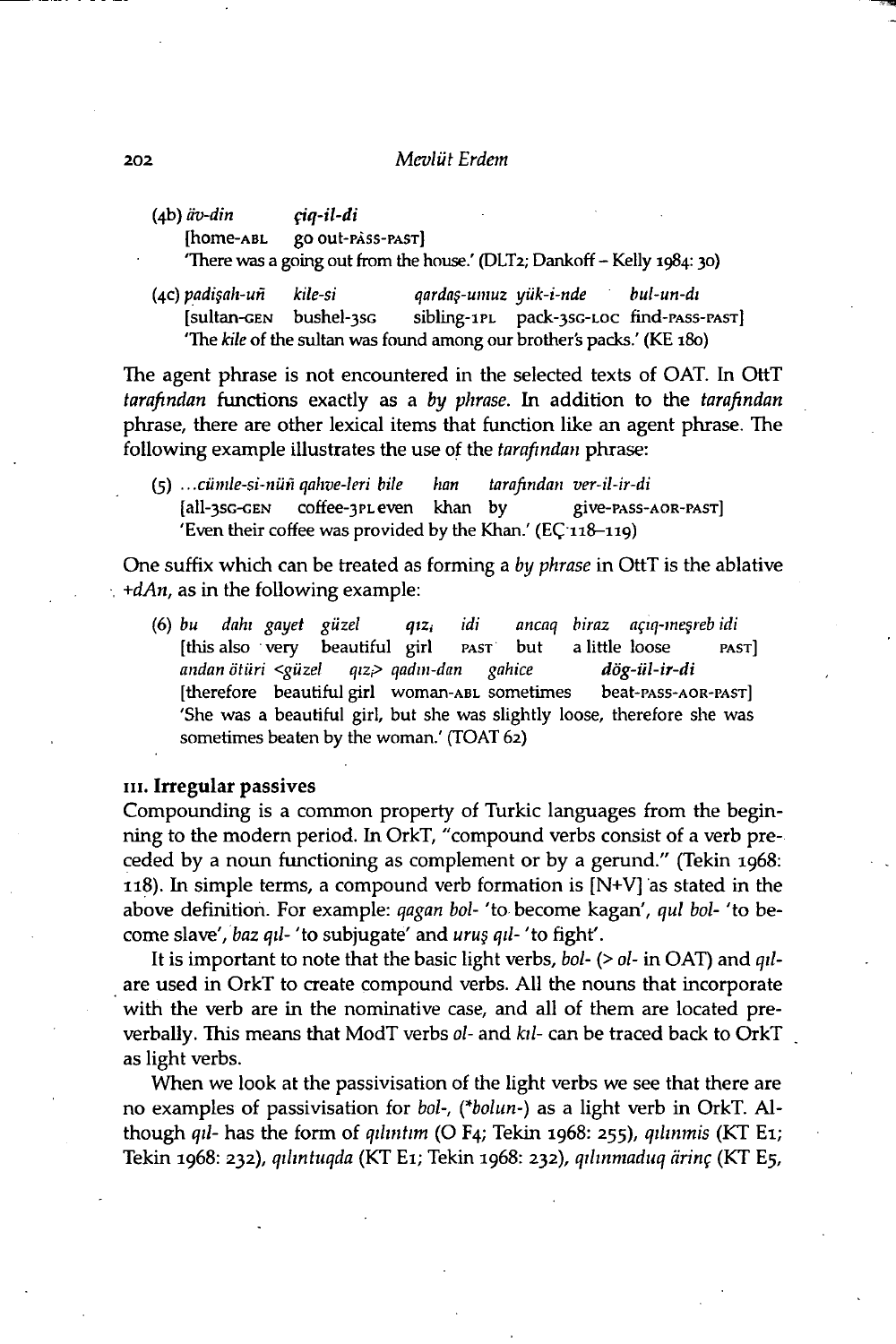)

BK E6, E6; Tekin 1968: 233) in our examples, *qil-* cannot be analysed as a compóund verb, but is a full lexical verb. For example:

(7) *üze kök tenri asra yagiz yer kihn-tukda*  [above blue sky below brown earth be created-when *ekirt ara ki§i ogli kthn-mt§*  two between human-being be-created-R.PAST] 'When the blue sky above and the reddish-brown earth below were created, between the two human beings were created.' (Tekin 1968: 232, 263)

In (7), the verb *kd-* cannot constitute a compound verb, because the previous element *yer* forms an adjectival phrase with the word- *yagiz* that cannot be included in the main verb. The morpheme *-In-* on *qd-* can be analysed as the middle/reflexive suffix, but not as the passive suffix.<sup>8</sup>

Tracing the development of Turkic languages, it becomes apparent that while compound verbs based on *bol-, it-* and *kd-* in DLT and *Qutadgu Bilig*  (QB) of KarT are not passivised, those verbs can be passivised if they are used in their simple lexical verbs.

In Kaggari's lexicon, the verb *et-* is given as an Oghuz element: *"Oguzlar bir§ey yaptiklari zaman ctti sözünü kullamrlar, öbür Türklcr kddi derler."* (DLTi; Atalay 1939: 171).<sup>9</sup> The example of *it-* is:

**(8)** *tcinri man-in i:§-im et-ti*  [God I-GEN work-1SG do-PAST] 'God made my business prosper.' (DLT1; Dankoff - Kelly 1982: 179)

Example (8) contains the full lexical verb *etti.* 

The following example shows the passivisation of *et- (edil*-). It must be noted that in this example also, *et-* is a full lexical verb and not a light verb.

**(9)** *beg ugur-i-nda man-ig i§-im et-il-di*  [beg reign-3sG-LOC I-GEN work-1SG do-PASS-PAST] 'My affairs prospered during the reign of the emir.' (DLT1; Dankoff -Kelly 1982: 100)

In the QB there are many verbs that take nouns to form compounds (Ercilasun 1984: 51-72), and *bol-, qd-, it-* (and also *itin-)* [no *cyle-* and *buyur-]*  are in this group. For example *miiflis bol-* 'to go bankrupt', *sabir qd-* 'to be patient' and *ün* it-'to make noise'.

- **8. For more details see Kornfilt (1991: 21-22).**
- **9. Translation: 'Oghuz use the word** *etti* **when they do something, other Turks use the verb**  *kildi:.*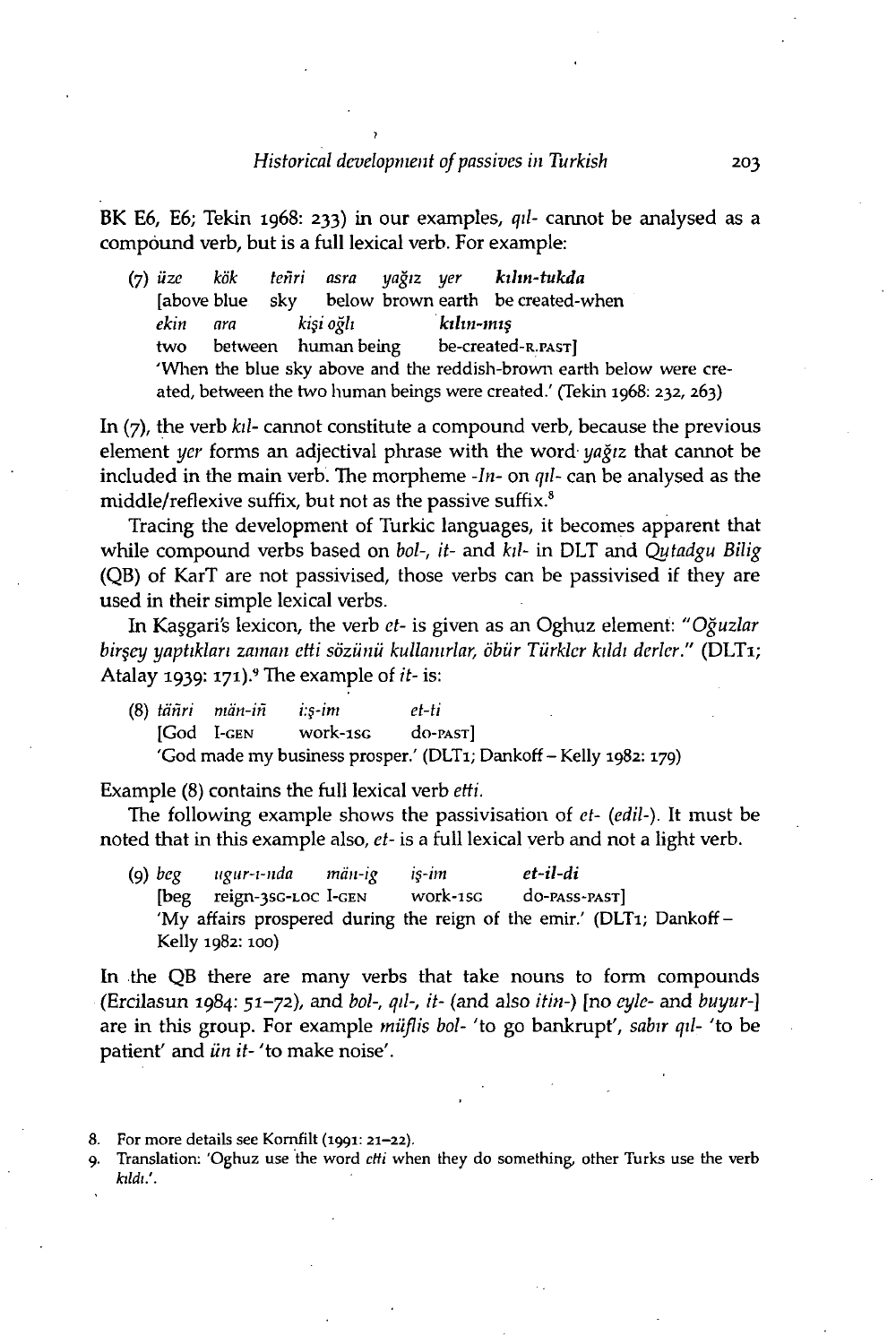### **2 0 4** *Mevlüt Érdem*

From the above examples taken from Ercilasun.(i984) it will be seen that in terms of usage, these verbs are similar to instances encountered in DLT and QB. That is to say, *bol- (> ol-)* is frequently used in both sources; then comes the verb *hi-.* The verb *it-* is rarely used.

OAT inherited the *ol-, it-* and *qd-* forms from OrkT and KarT *(bol- > ol-)*  with some phonological changes. In OAT, we also see verbs like *eyle-* 'to do', *buyur-* 'to do'. Among the light verbs, *ol-* and *it-* are the most commonly used ones.

Some of the words that *it-* can combine with to form compound verbs are: *beyan* 'declaration', *bina* 'building', *da'vet* 'invitation', *defn* 'burial', *esir*  'slave', feth 'conquest', fikr 'idea', hata 'mistake', *idrak* perception' etc. Some of the words that *ol-* can combine with to form compound verbs are: *bina*  'building', *cenk* 'battle', *dahil* 'including', *hayran* 'admirer', *§ehid* 'martyr', etc.

Generally, the verb *it-* forms transitive structures and rarely intransitive ones. *Ol-* generally produces intransitive verbs, *eyle-* and *qd-* generate both transitive and intransitive ones.

As noted in the previous section, compounding is a very common process in the language during this period, and new compound verbs are created. Indeed because borrowing from Arabic and Persian increases during this period, it is expected that compounding should increase as well.

The OAT texts show that there is no one to one matching in the selection of the light verb and its noun/adj. Sometimes, the same words (noun or adj.) may select more than one verb. For example: *biinyad eyle- / biihyad qd-.* The following examples are for the pairs *feth ol- / qil- / it-:* 

- (ioa) *di-r-ler ki feth ol-an iki hisar*  [say-AOR-PL COMP conquest become-PART two castle *Odgiikliik-le Eksamiliye-ydi*  Odgüklük-and Eksamiliye-PAST] 'They say that the two castles which were conquered were Odgukliik and Eksamiliye.' (KCi 177)
- (10b) ...<o> *Kopri-Hisar-i muhasara id-iib feth ktl-ub...*  [he Köprü-Hisar-Acc surround do-conj conquest do-conj] '(He) surrounded and conquered Köprühisar.' (KC1 93)
- (10c) *pes Osman dahi ... Karacahisar-i feth id-iib...*  [then Osman also Karacahisar-Acc conquest do-conj] 'Then Osman also conquered Karacahisar...' (KC1 87)

The example in (10a) which contains the compound verb *feth olan* includes a relative clause whose head is *iki hisar.* When that relative clause is turned into a simple sentence, we get *iki hisar feth oldu* 'Two castles were conquered.'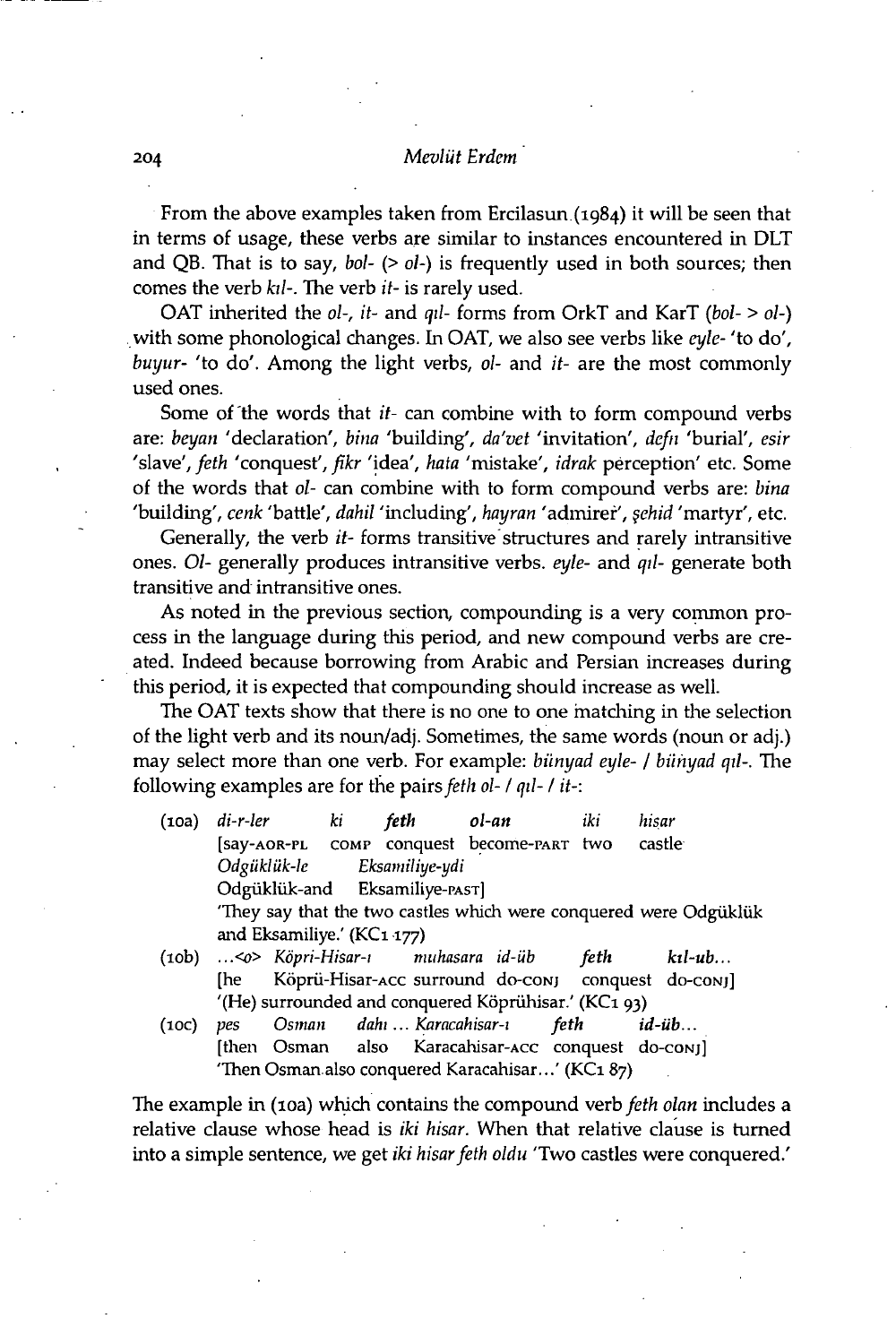In that case, *iki hisar* is the subject and the rest of the sentence is the verb. However, the subject is not doer, but a patient, like the subject of a passive sentence.

Examples (10b) and (10c) contain the compound verbs *feth kilub* and *feth idiib.* Syntactically, there seems to be no difference between them, since both verbs have subjects and objects and both are transitive.

In the passive form of light verbs in OAT, the most used form is *ol-un*rather than *eyle-n-* and *kil-m-* and there are no examples of *it-* in the passive, i.e. *\*id-il-.* This is quite interesting, because Turkish normally allows the passivisation of the verb by adding a passive morpheme. In OAT, this process does not apply to the compound of *it-.* That is, the compound verb *feth it*cannot be transformed into a passive structure *\*feth id-il-.* 

Let us examine the following examples with *ceng ol-, ceng it-, ceng olin-:* 

|                                                   | $(11a)$ <onlar><br/>[they]</onlar>                    |     | Ceng  | it-di-ler<br>battle do-past-pl |                      |                                                  |  |
|---------------------------------------------------|-------------------------------------------------------|-----|-------|--------------------------------|----------------------|--------------------------------------------------|--|
|                                                   | 'They fought.' $(BT_482)$                             |     |       |                                |                      |                                                  |  |
| (i <sub>1</sub> b)                                | aksam-a                                               |     | degin | aati                           | ceng                 | $ol-d1$                                          |  |
|                                                   |                                                       |     |       |                                |                      | [evening-par up to very battle become-past]      |  |
|                                                   | 'There was fierce fighting till the evening' (BT 499) |     |       |                                |                      |                                                  |  |
| (11C)                                             | ol                                                    | gün | acaib |                                | muhkem ceng ol-in-di |                                                  |  |
|                                                   |                                                       |     |       |                                |                      | [that day fierce strong battle become-PASS-PAST] |  |
| 'That day, there was fierce fighting.' (BTK2 319) |                                                       |     |       |                                |                      |                                                  |  |

In example (11a), the verb has an unexpressed subject, *onlar.* In example (11b), the verb *ceng oldi* does not have a passive morpheme and there is no subject either. In (11b) and (11c), the adverbial phrases are located before the compound verb. The sentence structures of *ceng ol-* and *ceng olin-* are almost identical. They do not have subjects. For these examples, it can be claimed that there is no difference between them semantically.

We can conclude that *ol-* and the passive *olm-* are used with a passive meaning, and that the light verb *it-* is replaced by *olin-* when it is passivized. Other examples below provide additional examples to this claim:

| (12a) |                                                                   |            | yarındası Osman Gazi bu               |  |            | düs-i-ni                | gel-üb    |  |
|-------|-------------------------------------------------------------------|------------|---------------------------------------|--|------------|-------------------------|-----------|--|
|       |                                                                   |            | Inext day Osman                       |  |            | Gazi this dream-35G-ACC | come-conj |  |
|       | ol                                                                | $'$ aziz-e |                                       |  | nakl it-di |                         |           |  |
|       |                                                                   |            | that saintly person-DAT tell do-PAST] |  |            |                         |           |  |
|       | 'The next day Osman Gazi came and told his dream to the holy per- |            |                                       |  |            |                         |           |  |
|       |                                                                   |            | son.' (KC1; Unat 1949: 83)            |  |            |                         |           |  |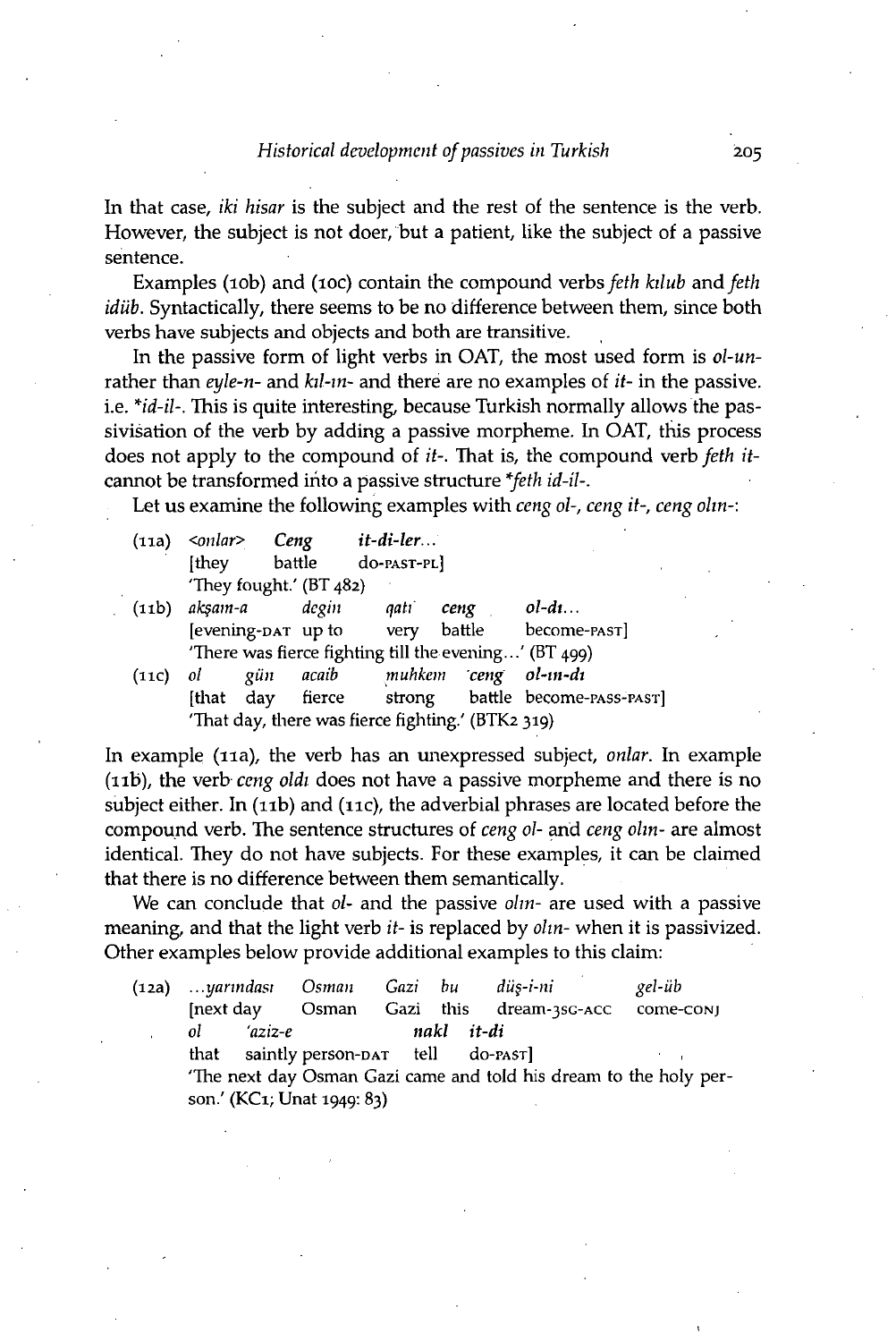#### 206 *Mcvlut Erdcm*

(12b) *ve bu menakib Edebali oglu Mehmed Pa\$a-dan*  [and this legend Edebali son-3SG Mehmet Pasha-ABL *nakl ol-un-di*  narrate become-PASS-PAST] And this story was narrated by the way of the son of Edebali, Mehmet Pasha.' (KC1 85)

To sum up, OAT inherited *ol-, qd-* and *it-* from Old Turkic. Those verbs were used intensively in the OAT syntax (especially *it-* and *ol-* to form a compound verb). Most of the time the first part of a compound word is of Arabic or Persian origin. Some words can combine with more than one light verb as seen in the examples **(11)** and **(12).** Second, these compounds undergo passivisation, but in this process, the passive form of *ol-* is used most frequently, i.e. *olun-.* At this period of the language, the passive form of *it-* is not used (idil-). Third, probably the passive form *olun*- is used not only for it-but also for *eyle-* and *qil-.'°* 

Before starting the OttT case, it should be stressed that some examples encountered exhibit interesting features of OAT; for example the *it-* form can be used as *idin-,* in quite a different way.

| (13a) | $\ldots$ < $\varphi$ > a-m |                                                  | Kadı-ı 'Asker |  | id-in-di                                                 |
|-------|----------------------------|--------------------------------------------------|---------------|--|----------------------------------------------------------|
|       |                            |                                                  |               |  | [he he-ACC highest judicial authority do-REF-PAST]       |
|       |                            |                                                  |               |  | 'He appointed him as a Kadiasker for himself.' (KC1 191) |
| (13b) |                            | Ertuğrul ol diyar-ı yurd id-in-üb                |               |  |                                                          |
|       |                            | [Ertugrul that land-ACC home do-REF-CONJ]        |               |  |                                                          |
|       |                            | 'Ertugrul had that region as his home.' (KC1 69) |               |  |                                                          |

Although all of the examples above have a compound verb like *yurd idiniib*  and *kadi-i 'asker idindi,* the elements of the compound verb *kadi-i 'asker,* and *yurd* cannot be objects. The evidence that supports this claim comes from the sentences themselves. In example (13a), the sentence has an object argument *am.* The examples are far from being passive in meaning, but they can be called "middle" because the suffix is similar to passive and the meanings of the sentences are 'having for oneself'. It is interesting to ask why the verb in question takes a middle suffix and hot a passive suffix. The answer may be that before *it-* was used in the passive (*id-il*-), it was used in the 'middle' environments. That is, the development of 'passive' may come after that of 'middle'.

**10. I have come across two examples with the passive of** *qil-,* **i.e.** *qil-in-.*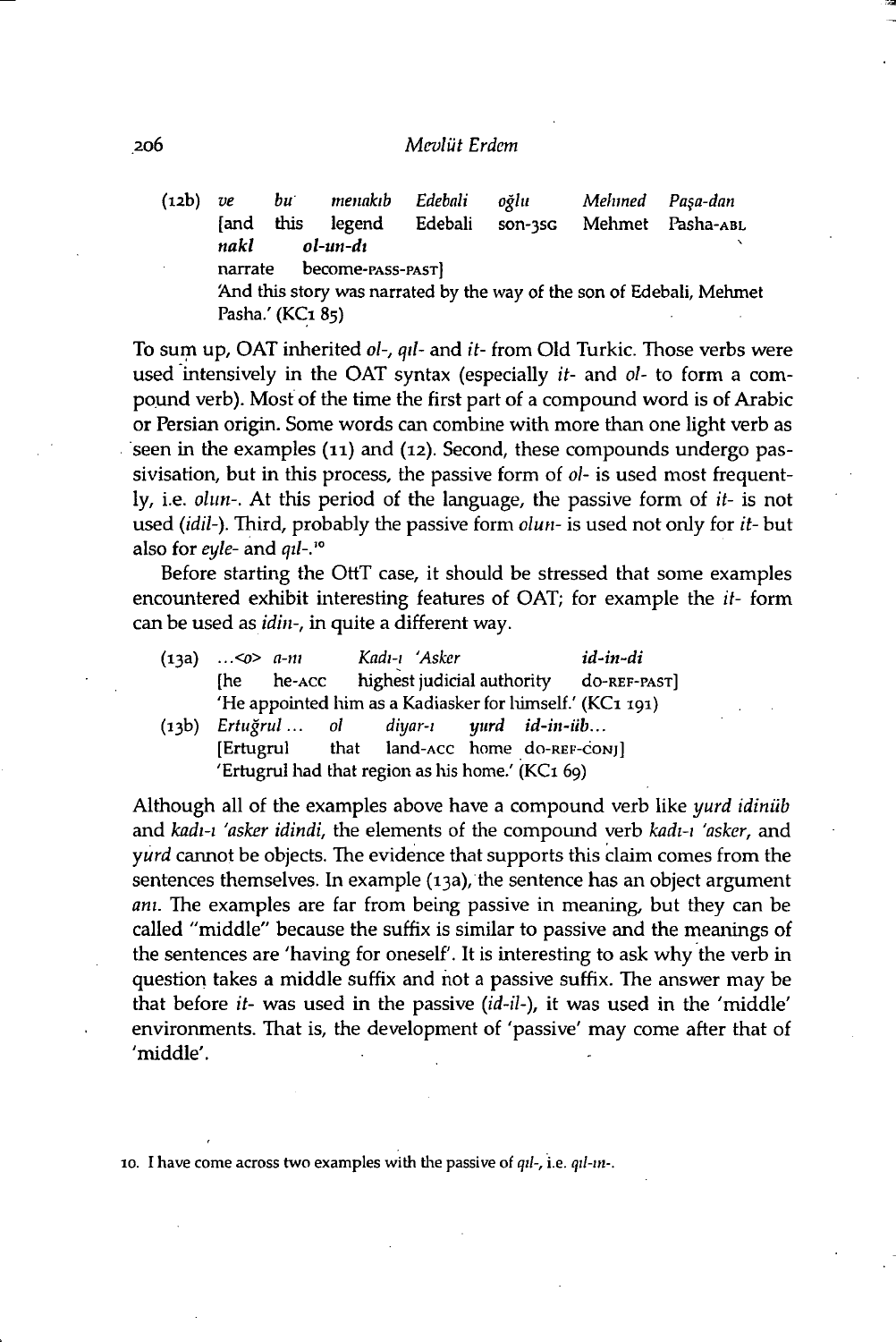#### *Historical development of passives in Turkish* 207

The number of compounds using light verbs increases during the OttT period. The passivisation of the light verbs follows the same pattern as in OAT. That is, the light verb *ol-un-* is used for all other light verbs. The examples show that there is no one to one relation between the light verb *it*and its passive form *ol-un-.* The following example (14) illustrates this point:

(14) *...Belgrad uzerine git-meg-e murad-lari ol-ub*  [Belgrad on go-iNF-DAT wish-3PL become-coNj *mahall-i mezbur-da* iff *gun meks ol-un-ub*  place-izF afore mentioned-LOC three day stay become-PASS-coNj *biz dahi ikinci gun aga-miz-a i§aret ile soyle-yitb...*  we also second day agha-1PL-DAT signal with tell-conj 'They wished to go to Belgrad and stayed there three days. On the second day we also signed to our agha...' (TOAT 19)

However, at the end of OttT, the light verb *it-* used in the active is reanalyzed and its passive form, *id-il-,* is created alongside *ol-un-:* 

| (15a) | ve şu arzu-m gün-den                                                |  |  | gün-e                           | kesb-i |                                               |  |  |
|-------|---------------------------------------------------------------------|--|--|---------------------------------|--------|-----------------------------------------------|--|--|
|       | [and this wish-1sc day-ABL                                          |  |  | day-DAT acquisition-IZF         |        |                                               |  |  |
|       | şiddet eyle-diğ-in-den bir                                          |  |  | ziyafet tertib id-erek          |        |                                               |  |  |
|       | intensity do-PART-3SG-ABL one feast planning do-ADV                 |  |  |                                 |        |                                               |  |  |
|       | kendi-si-ni da'vet it-mek kararlaştır-dı-m                          |  |  |                                 |        |                                               |  |  |
|       | self-3sG-ACC invitation do-INF decide-PAST-1SG                      |  |  |                                 |        |                                               |  |  |
|       | " and because my desire increased day by day, I decided to organise |  |  |                                 |        |                                               |  |  |
|       | a feast and invite him/her.' (AV 52)                                |  |  |                                 |        |                                               |  |  |
| (15b) | büyük bir zat-ın                                                    |  |  | kerīme-si hanimefendi           |        |                                               |  |  |
|       | [important one person-GEN wife-35G lady                             |  |  |                                 |        |                                               |  |  |
|       | tarafından bu akşam kendi bağ-ların-da                              |  |  |                                 |        | tertīb                                        |  |  |
|       | by                                                                  |  |  |                                 |        | this evening self vineyard-3PL-LOC organising |  |  |
|       | id-il-en                                                            |  |  | ziyafet-te bulun-maklığ-ım içün |        |                                               |  |  |

do-PASS-PART feast-LOC be present-VN-1SG for] 'In order to be present at the party in their own gardens, which was organised by the wife of a highly respected person...' (AV 30)

As seen in the previous sections, passivisation of the light verb(s) changed over time starting from OAT. In the OttT period, the light verb *et-* is reanalysed as a verb which is capable of passive formation. After this process, the use of the light verb *edil-* increased, and in today's ModT, both *edil-* and *olun*are used interchangeably in most instances. For example;

(16a) *o-nu tenkit ed-iyor-lar*  [he-ACC criticising do-PROG-3PL] 'They are criticising him.'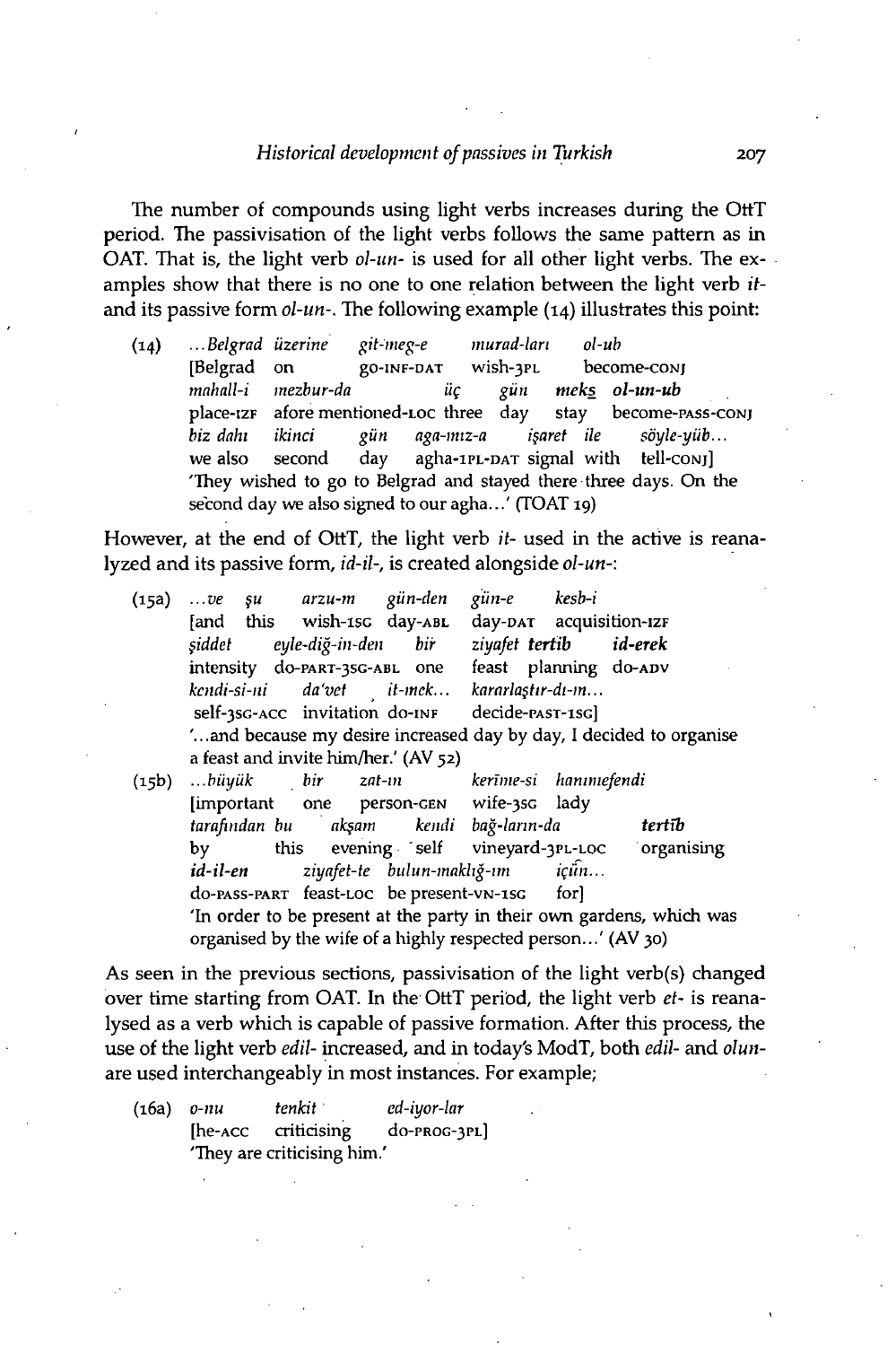#### 208 *Mcvliit Érdem*

|       | $(16b)$ tenkit            | ed-il-iyor                                  |  |  |  |
|-------|---------------------------|---------------------------------------------|--|--|--|
|       | [criticising]             | do-PASS-PROGI                               |  |  |  |
|       | 'He is being criticised.' |                                             |  |  |  |
| (16c) | tenkit                    | ol-un-uyor                                  |  |  |  |
|       | <i>criticising</i>        | become-PASS-PROGl                           |  |  |  |
|       |                           | 'He is being criticised.' (Lewis 1967: 151) |  |  |  |

On this subject, Lewis (1967: 151) claims that "the passive of *ol-* is used to form the passive of verbs compounded of *et-* 'to do' and a verbal noun and is commoner in this use than the passive of *et-."* Lewis' suggestion is not valid in contemporary understanding when the two passive forms are compared. The following examples epitomize the fact that in normal everyday situations *edil-* is used, whereas *olun-* is more appropriate in situations which express respect:

| (17a) <i>Hasan</i>                | Bey parti-ye davet ed-il-di |  |                                              |
|-----------------------------------|-----------------------------|--|----------------------------------------------|
|                                   |                             |  | [Hasan Mr party-par invitation do-pass-part] |
| 'Hasan was invited to the party.' |                             |  |                                              |

- (17b) *Hasan Bey parti-ye davet ol-un-du*  [Hasan Mr party-DAT invitation become-PASS-PART] 'Hasan was invited to the party.' (When Hasan has higher status.)
- (18a) *kadm-a yardim ed-il-di*  [woman-DAT help do-PASS-PART] 'The woman was helped.'
- (18b) *?Kadin-a yardim ol-un-du*  [woman-DAT help become-PASS-PART]

As seen in (17) and (18), the preferable option is constructed with the light verb *edil-.* 

In short, the use of active *et-* and the passive *edil-* is more dominant among the light verbs in ModT.

#### Conclusion

The passives in Turkish have unique features especially irregular passives when examined from a historical point of view.

In OrkT, most of the constructions, called the 'passive' by historical grammarians have real subjects as middles/reflexives do as in the example (1). The subjects of these sentences are not considered as subjects of the active (passive) sentences, because they are not themes. This is consistent with middles, because the NP in the subject position in 'middles' reflects primarily affectedness on the subjects. As well as these middle constructions, we also have other structures that do not bear any passive morphemes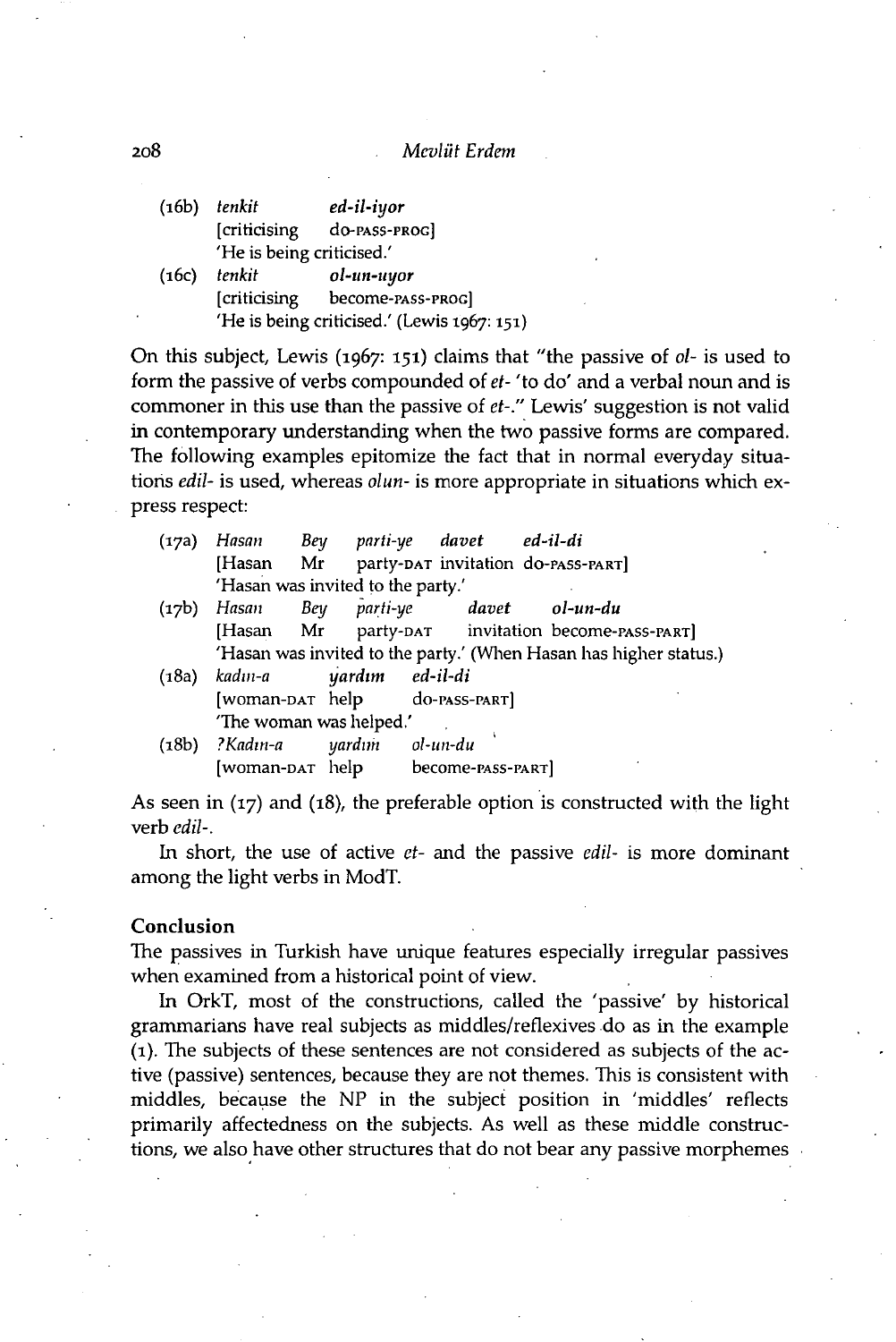where a passive meaning is appropriate. In this case, we can divide the constructions into reflexive/middles and passives: the first group carries a middle/reflexive suffix and an actual, real subject, whereas the second one does not contain any passive morphemes, but it indicates passive in meaning. The real passive sentences also have subjects which are themes. I came across only one passive sentence which carries a passive meaning and bears a passive morpheme.

After OrkT, we have regular passive morphology in Turkish. Until late OttT we do not have agent phrase in the passive constructions.

As in OrkT, passivisation of compound verbs is not possible in KarT. In this period, of the language, KarT has its own light verbs *(kil-, hoi-)* to form compound structures in addition to the light verbs used in OAT, i.e. *it-.* 

The production of compound verbs is very common in OAT, and their use is more frequent than in OrkT and in KarT. The most surprising thing is that generally the passive of the compound verbs (irregular passives) is constructed with the verb *olun-.* The passive form of *it-* does not appear in my corpus although I have many sentences whose verbs are formed with *it-.*  Additionally, the verb *it-* can take suffixes such as *-in- (idin-)* and *-dur- (itdtir-)* and create a middle and a causative structure. This is a dilemma if *itdoes* not have a real passive form.

For the light verbs, it can be said that these verbs are used in large numbers in OttT. Their passive form is made with the verb *ol- (olun-)* as in OAT. However, in the late OttT we have examples formed with *idil-,* as well as many *olun-* examples. This indicates that the passive form *idil-* was beginning to be introduced in the passive sense, though this use is not common. During the later period of Turkish (ModT) both forms are used side by side as in the *tamir edil-* 'repair-PASs' and *tamir olun-* 'repair-PASs' pairs, each pair gaining its semantic context in time.

The examples show that Turkish syntax / morphology is becoming regular in the formation of the passive of light verbs although there are still some irregular instances.